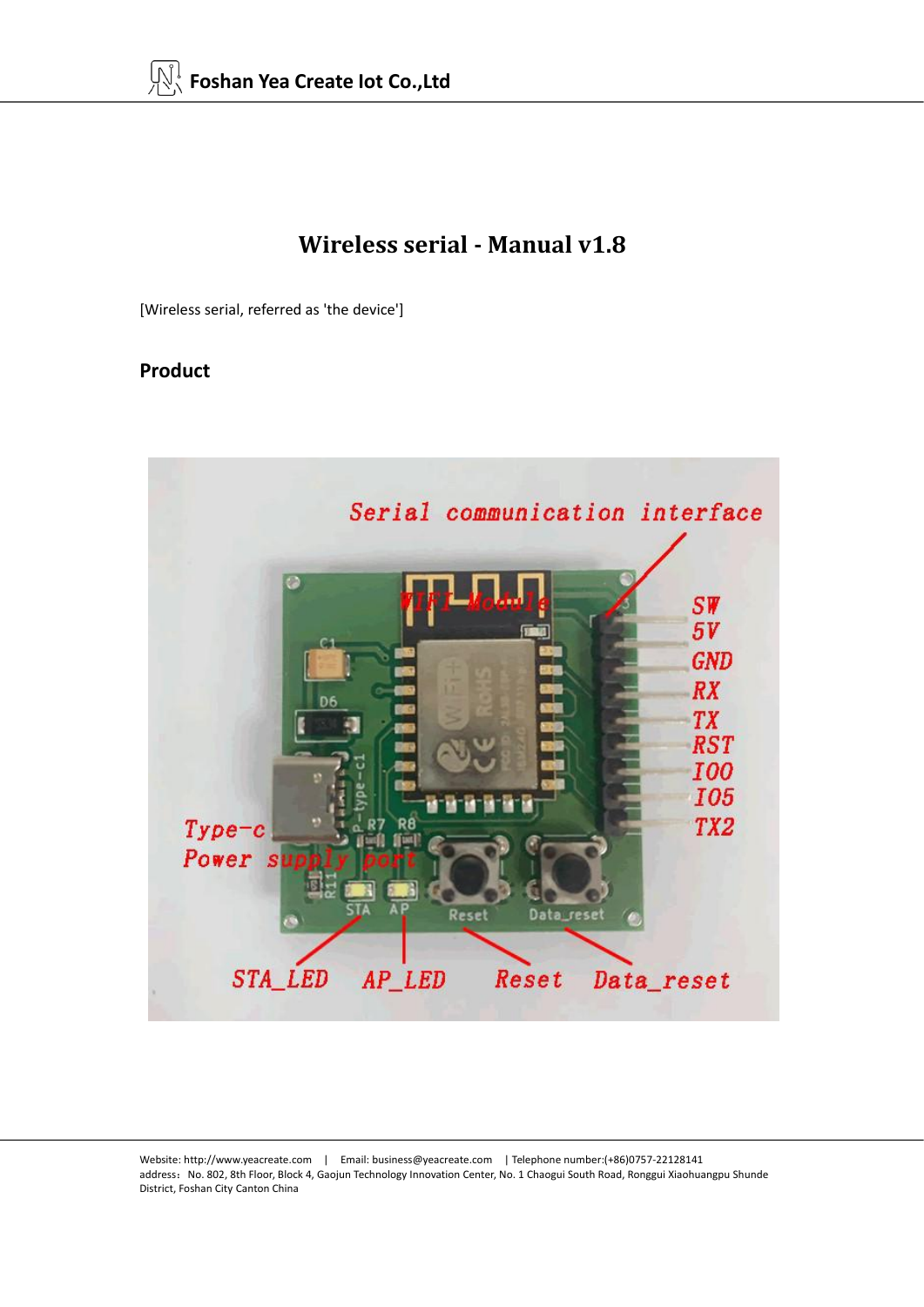# **Networking Setup**

### AP mode networking setup

**[The device will boot to this mode by default when first power on in unconfigured state. AP\_LED is always on in this mode]**

Connecting to the SSID of this device with mobile phone , PC, or tablet.

#### Note: This method does not support IOS and MAC systems currently.

1: Connect the SSID of this device (the SSID is begin and password with Yea SerialPort )

2: Enter the username (default:admin) and click the 'Login' button

and password explaned later) 3: Networki mode (would be Choose "mix" mode

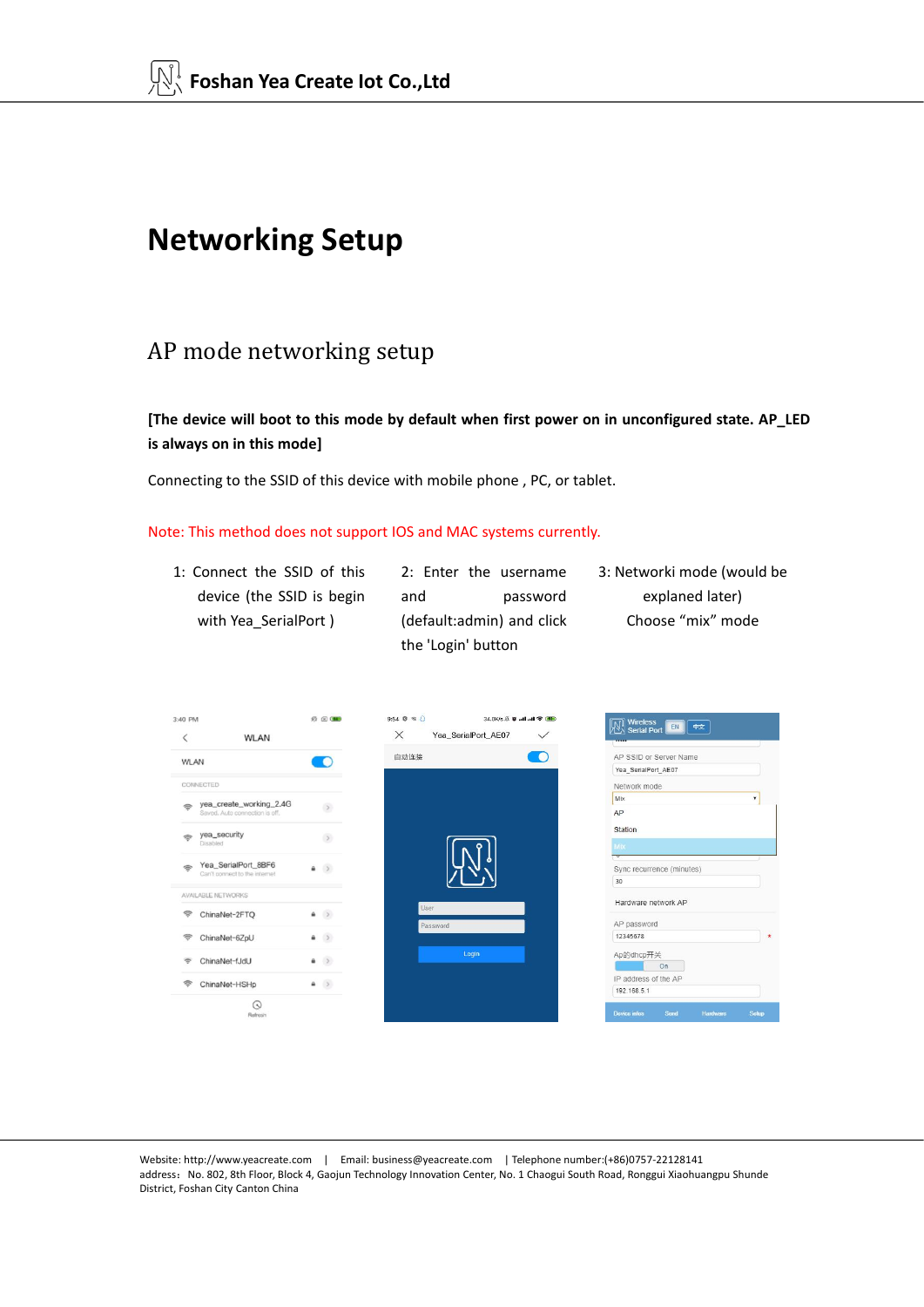- 4:Click Scan to get the name of announcing wifi SSID. Then choose(your router) to be connected. Enter the password of this router. Then click 'Submit' button at the top of the page.
- 5: STA LED and AP LED will be always on together If the networking is succeed in setup.You can see the ip address of the device in management interface form the router, or you can see it after repeating step 1 and step 2, then you can access the IP y browser with a computer connected to the same wifi.

| IP address of the AP |          |       |
|----------------------|----------|-------|
| 192 168 5 1          |          |       |
| Netmask of the AP    |          |       |
| 255 255 255 0        |          |       |
| STA network          |          |       |
| Router SSID          |          |       |
| tmp-testing          |          | Scan  |
| Router password      |          |       |
|                      |          |       |
| Router MAC address   |          |       |
|                      |          |       |
| <b>STA DHCP</b>      |          |       |
| a sa<br>On           |          |       |
| STA IP               |          |       |
| 192.168.12.144       |          |       |
| STA gateway          |          |       |
| 192 168 12 1         |          |       |
| STA netmask          |          |       |
| Send<br>Device infos | Hardware | Selup |



## WeChat Networking Setup

[Please press and hold the DATA\_RESET button till the STA\_LED flashes, then the device would enter the WeChat **"Airkiss" networking setup mode]**

1: Please subscribe Yea Create Official Accounts in WeChat

Scan the official QR code or search '恩创物联' on WeChat to subscribe.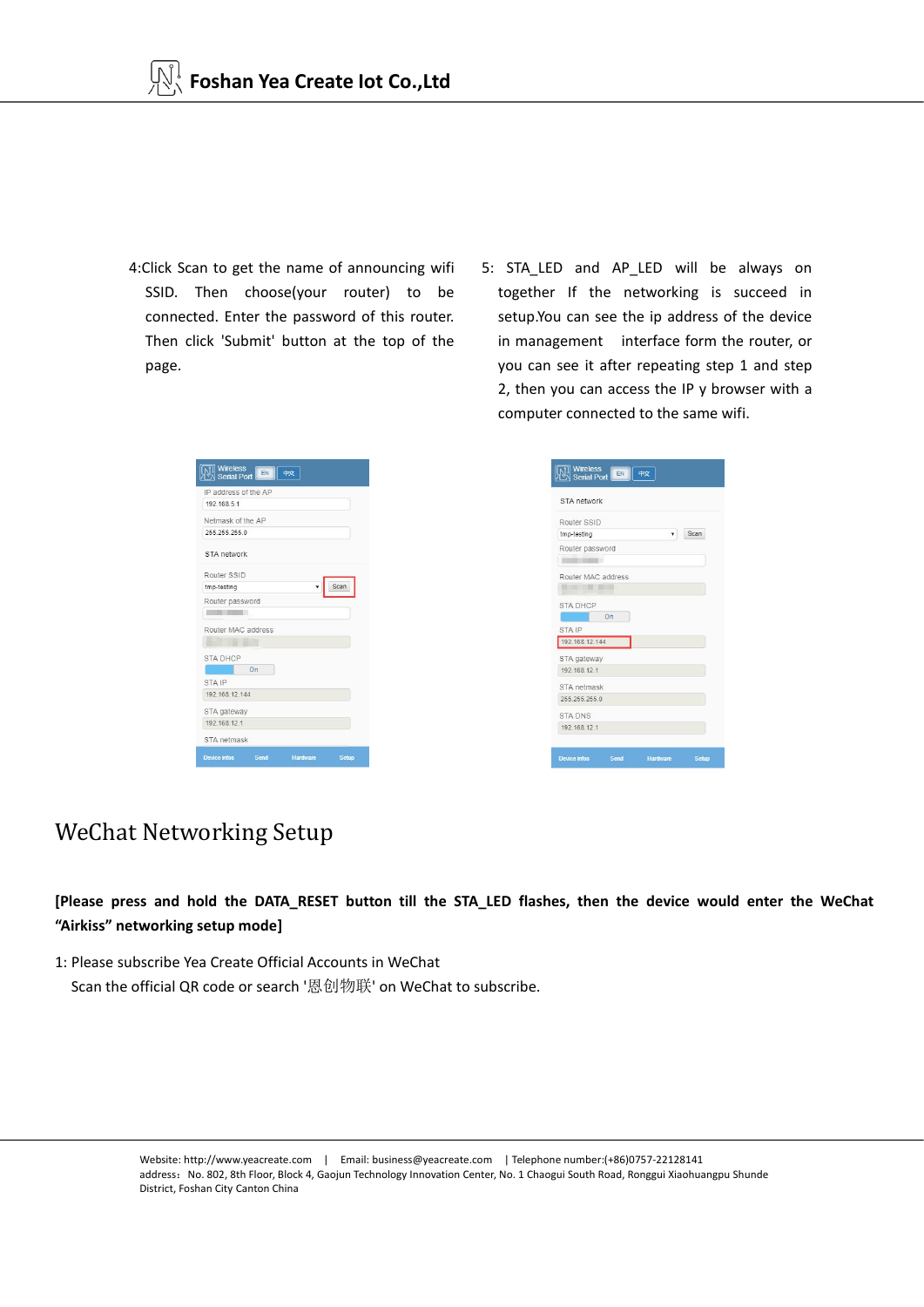

| く ○ 恩创物联                                                         | <b>U</b> 取消 |
|------------------------------------------------------------------|-------------|
| 全部 公众号 文章 小程序 百科 视                                               |             |
| 恩创物联 - 公众号                                                       | 更多>         |
| ○ ● <sup>恩卽物联</sup><br>○ ● 恩创物联官方公众号                             |             |
| 恩创物联 - 网页搜索                                                      | 事多)         |
| 佛山市恩创物联科技有限公司_工商信息_信用报<br>告 财务报表 电话地址查                           |             |
| 天眼香为您提供佛山市愚创物联科技有限公司工<br>商信息查询、注册信息查询、企业信用报告、财<br>天眼壶 2018-12-20 |             |

2: Click the 'Device Network Distribution' button to access to this interface and select the current WiFi name (please confirm that the phone is connected to the same wifi,

The device will access the same wifi hotspot as the mobile phone), enter the wifi password, and click 'Connect'

| 10:29        |                                          | nt4G                                                     |
|--------------|------------------------------------------|----------------------------------------------------------|
| $\langle$ 43 | 恩创物联                                     | $\mathcal{L}% _{A}=\mathcal{L}_{A}\times\mathcal{L}_{A}$ |
|              | 2019年6月13日 上午10:39<br>渗出物联要使用你的地理位置 允许使用 |                                                          |
|              |                                          |                                                          |
|              |                                          |                                                          |
|              |                                          |                                                          |
|              |                                          |                                                          |
|              |                                          |                                                          |
|              |                                          |                                                          |
|              | 设备配网                                     |                                                          |
| ⊕            | - 恩创之家<br>三产品中心                          | 三自助服务                                                    |
|              |                                          |                                                          |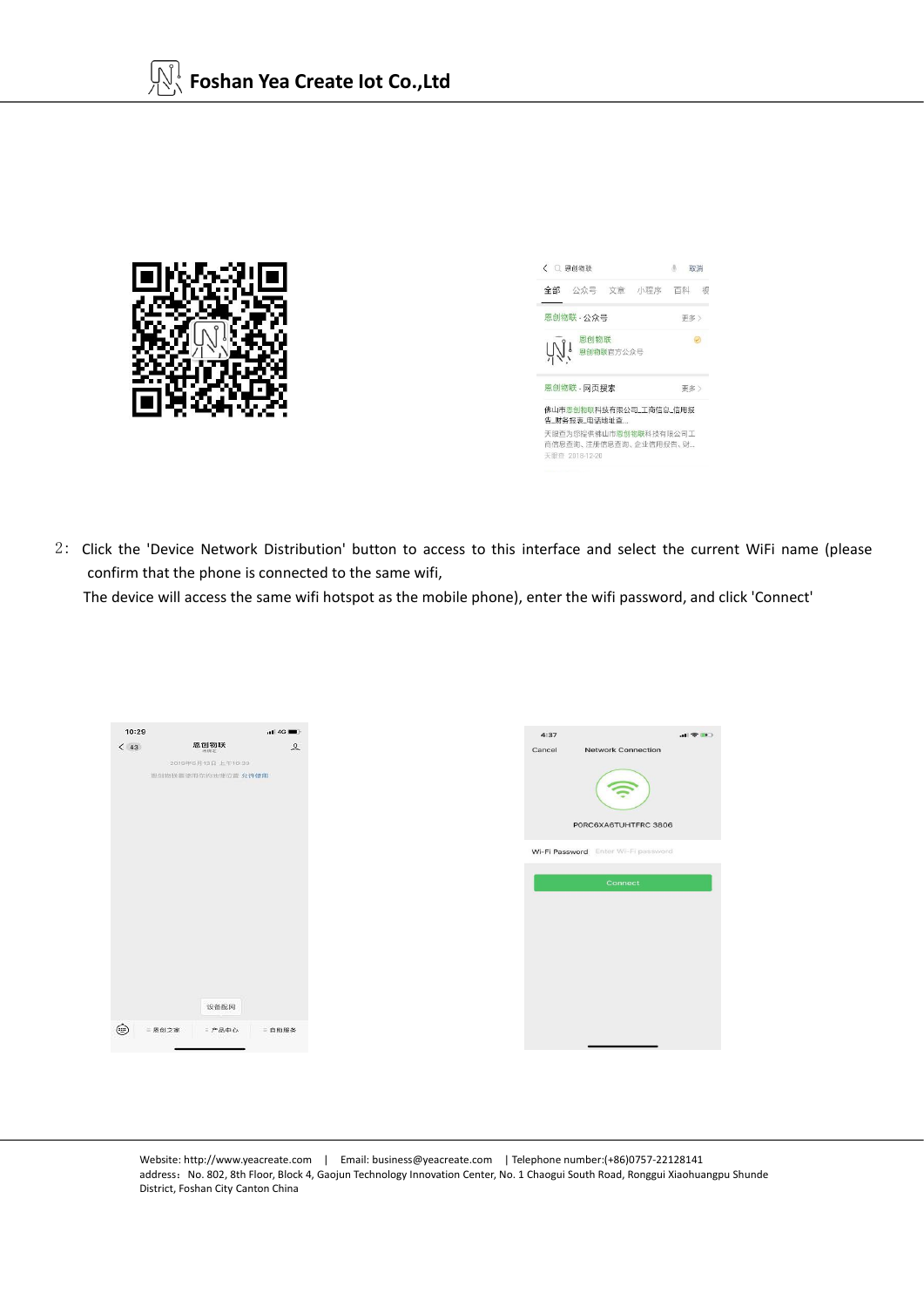

3: When you see that both LEDs are on, it means networking setup is successful. The interface will show 'Connected successfully'. And you can go to the management interface of your router. Or you can repeat step 1 and step2 in the AP mode networking setup to enter a built-in web page. Then you can see the IP address on 'Hardware Parameters' page. You can access this page by accessing the IP address by a browser with a computer which connected to the same wifi.

**Note:**

1. Due to the effects to networking or environmental, the two LEDs of this device will always be on sometimes, but the WeChat interface always shows that it's on connecting or prompts that connection timeout fails. Please refer to the **device LED light display.**

#### **2. If it continues to fail, please try the AP mode networking setup.**

The device does not support the router with AES encryption mode currently, please log in the router configuration page **as shown in the figure and modify the encryption mode to TKIP for connecting.**

| <b>Security Options</b> | WPA / WPA2 Personal ▼  |                    |
|-------------------------|------------------------|--------------------|
| Encryption              | <b>TKIP</b>            |                    |
| Shared key              |                        | Randomly generated |
| Group key update        | 3600<br>(Unit: second) |                    |

### Web interface description

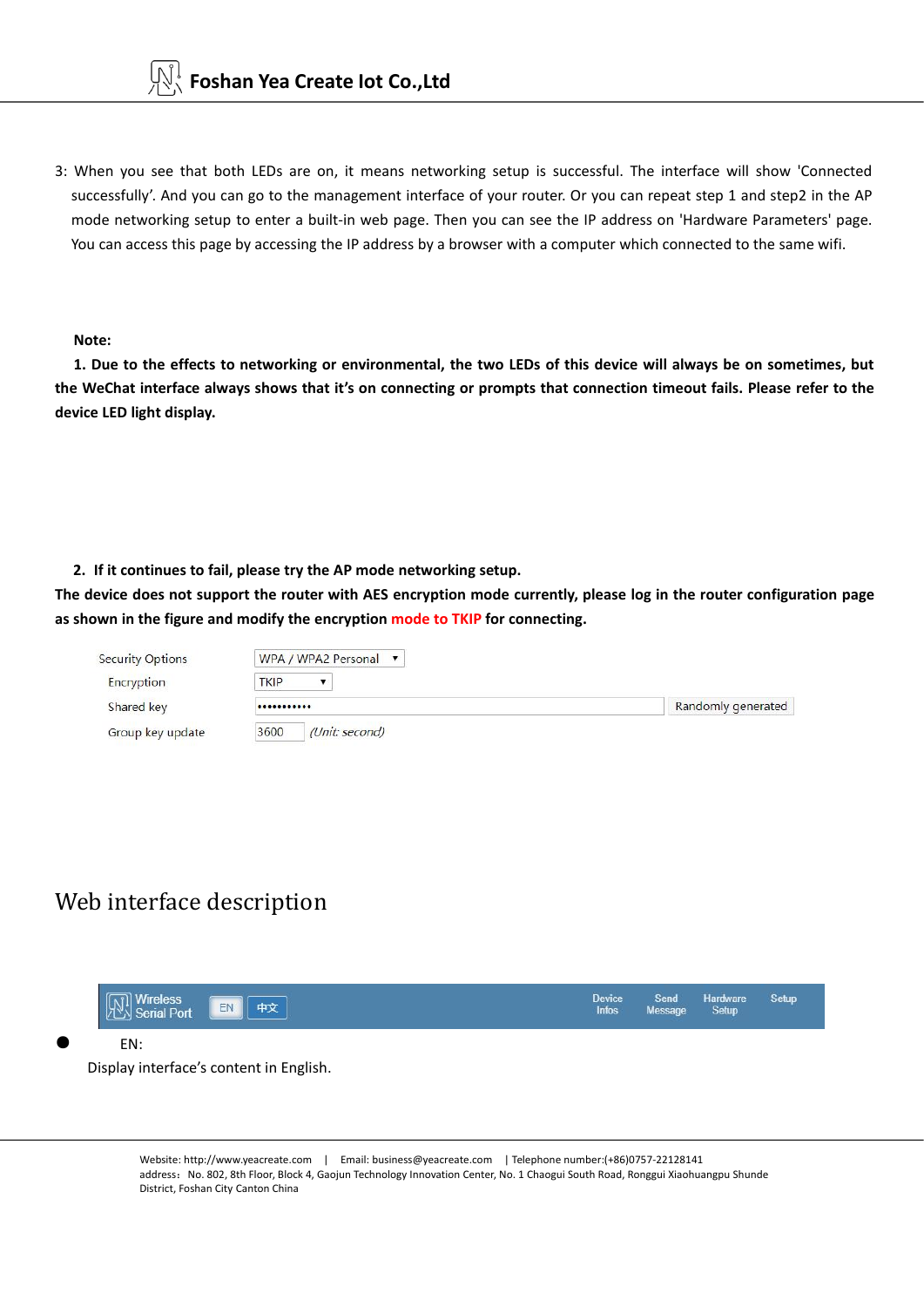中文:

Display the content of the interface in Chinese.

#### Cold reset Ntablet:

Used to restart the tablet [**only charger base version**].

| Device infos |                     |            |         |
|--------------|---------------------|------------|---------|
| CPU ID       | 3C8BF6              | CPU speed  | 160 MHZ |
| Up time      | 0 days 00:50:20     | RAM useage | 54.7%   |
| Local time   | 2019-11-05 09:57:11 |            |         |

- Device parameters:
- 1) CPU ID: The CPU ID of this device.
- 2) CPU speed: The operating frequency of this device.
- 3) Online time: The running time of this device after power-on, power off or restart will be reseted.
- 4) RAM usage: memory usage of this device.
- 5) Device time: The network time obtained after the device is normally connected to the networking, Setting by the 'Hardware Parameters' menu.

Time zone (for example, China: +8 in East 8 District),

Time server address:The NTP server address (recommended default).

| Baud rate<br>115200 | Serial setup | SERIAL 8N1 |  |  |  |
|---------------------|--------------|------------|--|--|--|

Serial port settings:

- 1) Set the baud rate: This device needs to be consistent when communicating with other devices' serial ports.
- 2) Serial port setting: This device needs to be consistent when communicating with other devices' serial ports.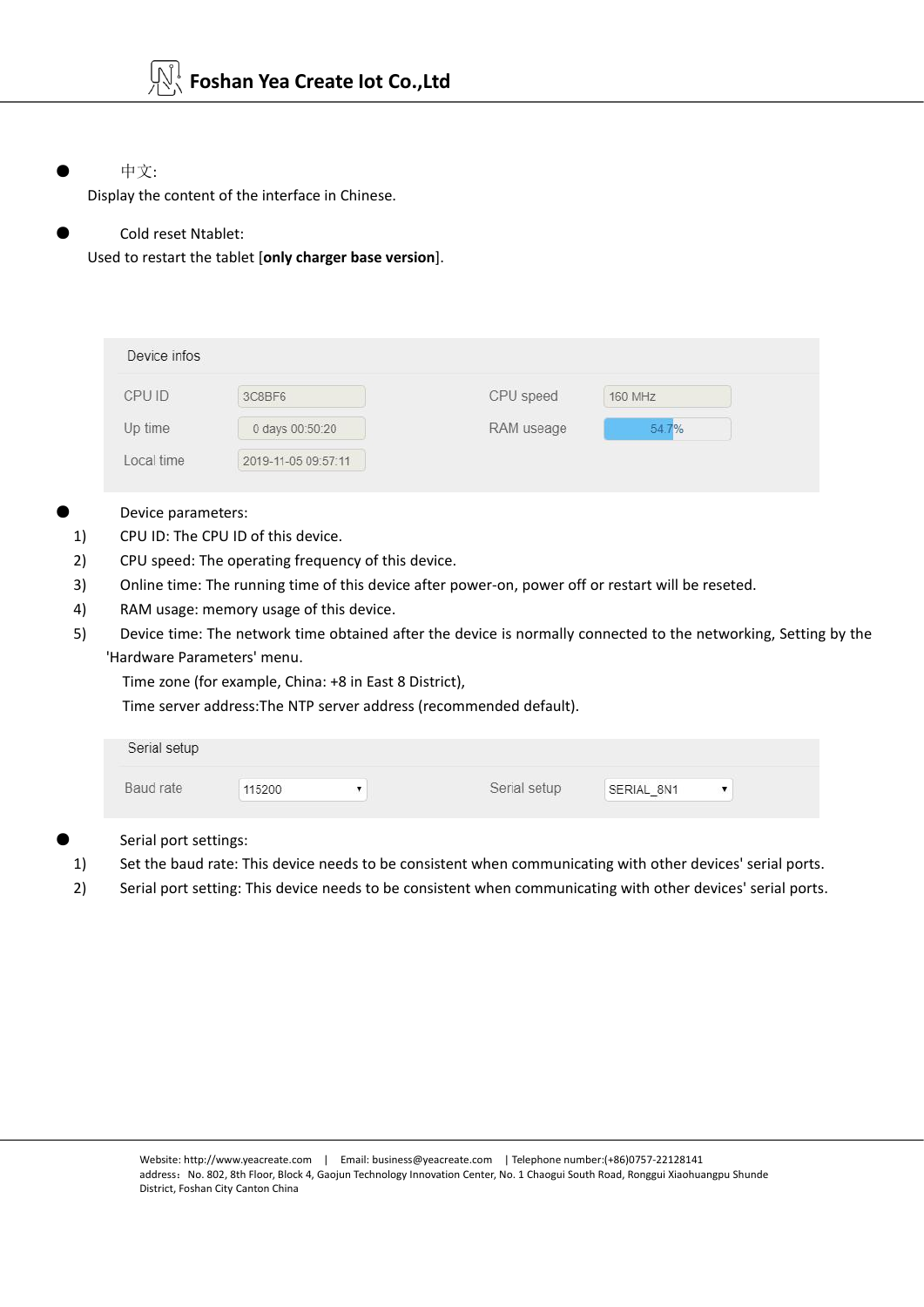

Send Message:

- 1) Terminal button: Terminal mode (default), can interact with Linux devices through the serial port with command data.It will become the serial port debugging mode for linux.
- 2) Clear button: Clean up the data received/issued on the screen.
- 3) Fix screen:Calibrate the terminal line number sequence so that the page data is neatly arranged.[disable in serial debugging mode]
- 4) Disabled Kernel Output: Turn off the output of the Ntablet kernel.

[**unique to the built-in version , disabled in serial debugging mode**]

- 5) Serial port mode:
	- a) Send button: Send data after clicking.
	- b) HEX (show): Displays the received serial port data with HEX format.<br>c) HEX (send): Send serial port data with HEX format.
	-

#### Hardware infomation:

| Hardware information |                   |                 |                   | Submit |
|----------------------|-------------------|-----------------|-------------------|--------|
| AP MAC address       | CE:50:E3:3C:8B:F6 | STA MAC address | CC:50:E3:3C:8B:F6 |        |
| Firmware version     | 2.3.3.A           |                 |                   |        |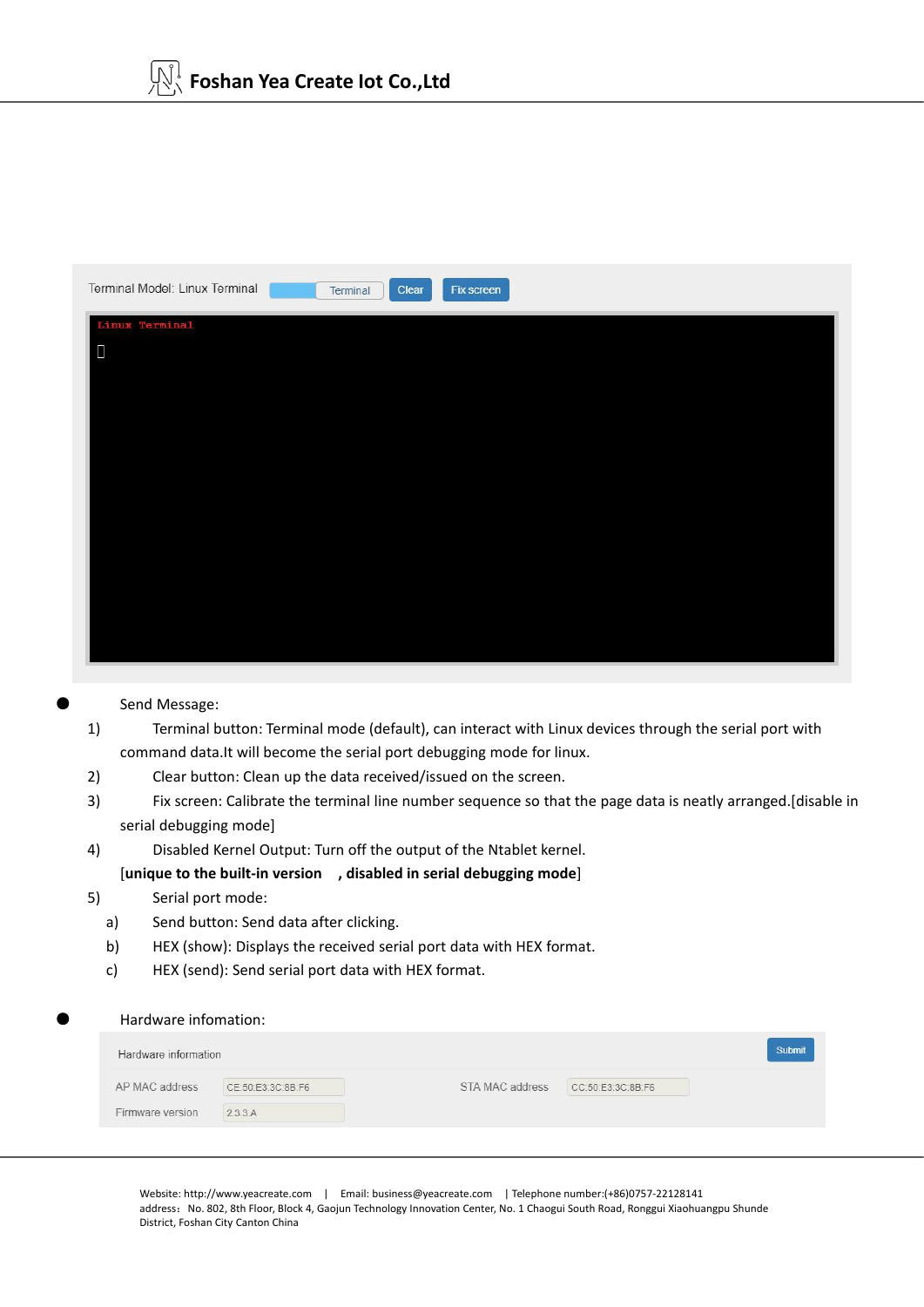- 1) Submit button: Submit the data of the page to this device. **[Device will restart]**
- 2) hardware information:
	- a) AP's Mac address: The MAC address used in the AP mode.
	- b) STA's Mac address: The MAC address used in the SAT mode.
	- c) Firmware version: current version of this device

| Hardware setup               |                     |                   |     |  |
|------------------------------|---------------------|-------------------|-----|--|
| Hardware Username            | admin               | Hardware Password |     |  |
| AP SSID or Server<br>Name    | Yea SerialPort 8BF6 | Network mode      | Mix |  |
| NTP server address           | cn.pool.ntp.org     | Time Zone         | 8   |  |
| Sync recurrence<br>(minutes) | 30                  |                   |     |  |

#### 3) Hardware setup:

Hardware local user name: used to log in this device combined with password. If the device supports MQTT, then it is also part of the verification.

Hardware local password: the same as the local user name.

Ap ssid and host name: The SSID of the AP mode, which can be accessed the built-in web interface.

Network mode:

AP mode:

This device can be a access point.It can be accessed or operate by the built-in web interface.

Station mode:

Connecting to WiFi. You can use your PC, mobile phone and etc to access with browser under the same networking after connection success.(IOS, MAC system are not supported temporarily). You can access IP address to the built-in web interface.

Hybrid (STA+AP):

Support the above two

Time server address: Recommended default.

Time zone: Combine the time server to display the current time.

Synchronization frequency (minutes): Synchronize with network time.

| Hardware network AP              |          |                   |               |
|----------------------------------|----------|-------------------|---------------|
| AP password                      | 12345678 | Ap的dhcp开关         | On.           |
| IP address of the AP 192.168.5.1 |          | Netmask of the AP | 255.255.255.0 |

#### 4) Hardware Network AP:

User and password of AP: The password of SSID (hostname) of this device. DHCP of AP: DHCP service switch in AP mode.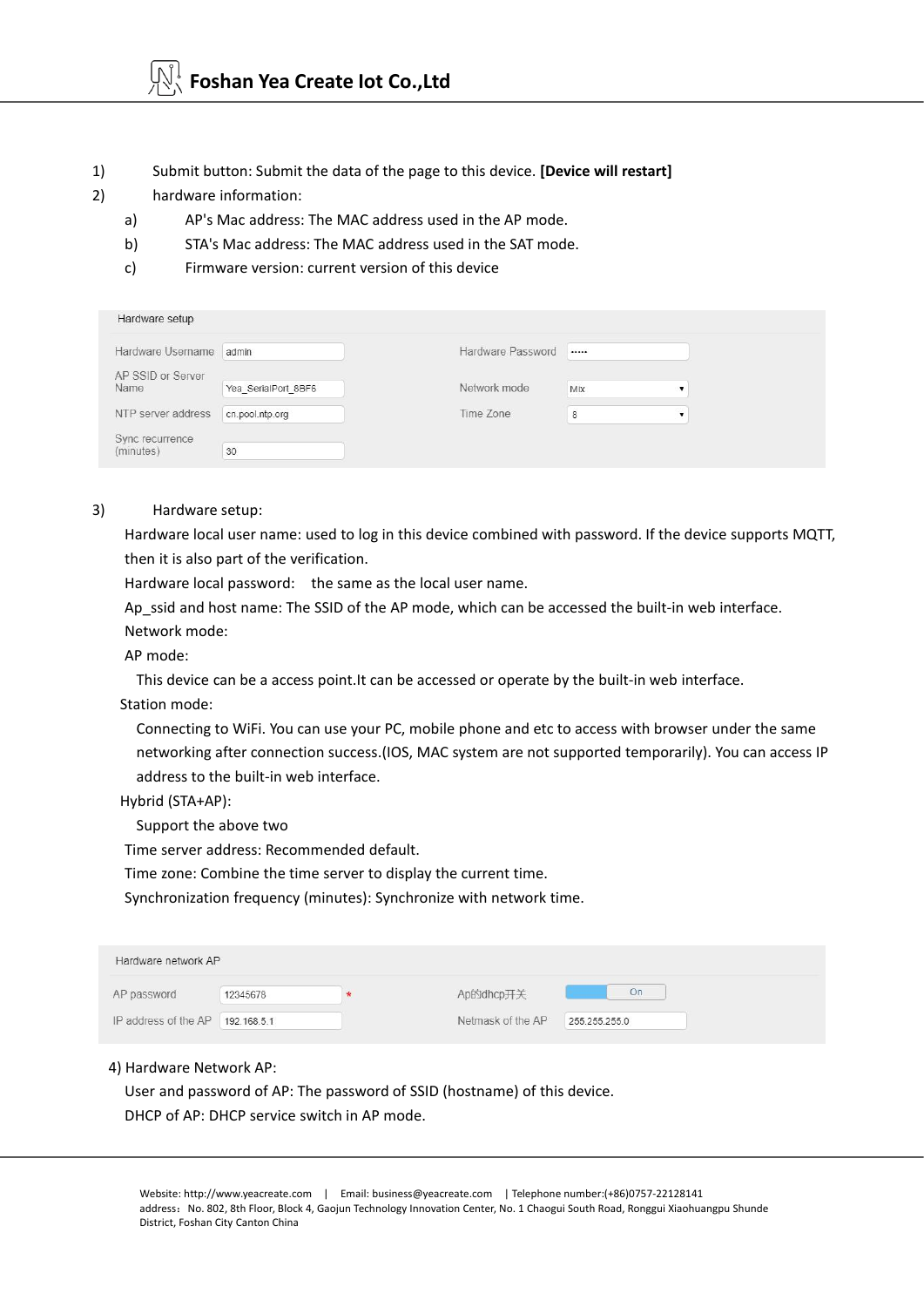IP address of AP: AP address. **[No special requirements, recommended default]** Sub mask of the AP: AP mask. **[No special requirements, recommended default]**

| STA network           |                     |                 |              |
|-----------------------|---------------------|-----------------|--------------|
| Router SSID           | Scan<br>tmp-testing | Router password |              |
| Router MAC<br>address |                     | <b>STA DHCP</b> | On           |
| STA IP                | 192.168.12.144      | STA gateway     | 192.168.12.1 |
| STA netmask           | 255.255.255.0       | <b>STADNS</b>   | 192.168.12.1 |

#### 5) Hardware network STA:

Router SSID: The name of the WiFi SSID to connect.

Scan button: Click to scan all SSID which are announcing.

Router password: The password of the WiFi router.

Router MAC address: The MAC address of this device to be used to connected to the WiFi router. STA's DHCP:

DHCP switch in STA mode (use static IP after shutdown, you can set STA\_IP,

STA\_Gateway, STA\_Subnet Mask, STA\_DNSIP).

STA's IP address:

The assigned IP address after the WiFi router is connected. You can use the PC or mobile phone which in the same networking to access this address. And then you can enter the web interface to operate.STA's gateway: **[No special requirements Recommended default]**

Subnet mask of STA: **[No special requirements Recommended default]**

STA's DNS address: Setting this DNS IP requires STA\_DHCP to be turned off.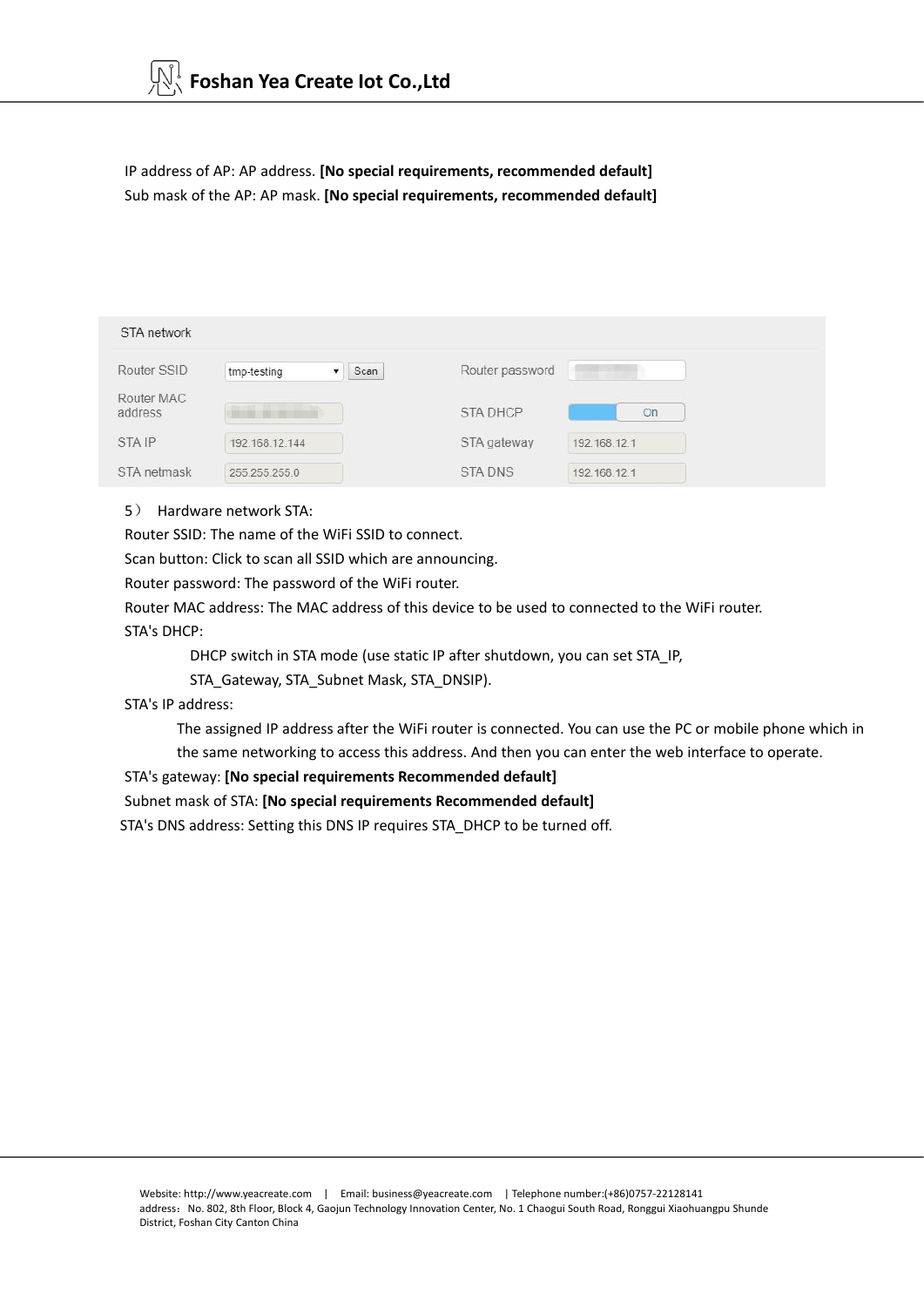

#### **Setting**

1) Factory Restore:

The data is cleared immediately after clicking, it would be restarted in AP mode.<br>[This operation is irreversible and please be prudent]

2) System settings backup:

The current configuration data is backed up locally.

#### **[Device will restart]**

3) System Settings Restore: Use the backup configuration to apply to the current device.

### **[Device will restart]**

4) Online upgrade:

Get the new version of firmware, you can use this button to upgrade. **[Device will restart]**

### **Product Details**

Power supply:

Device USB type-c interface,5V dc power supply.

Button: RESET:Restart this device. DATA\_RESET: